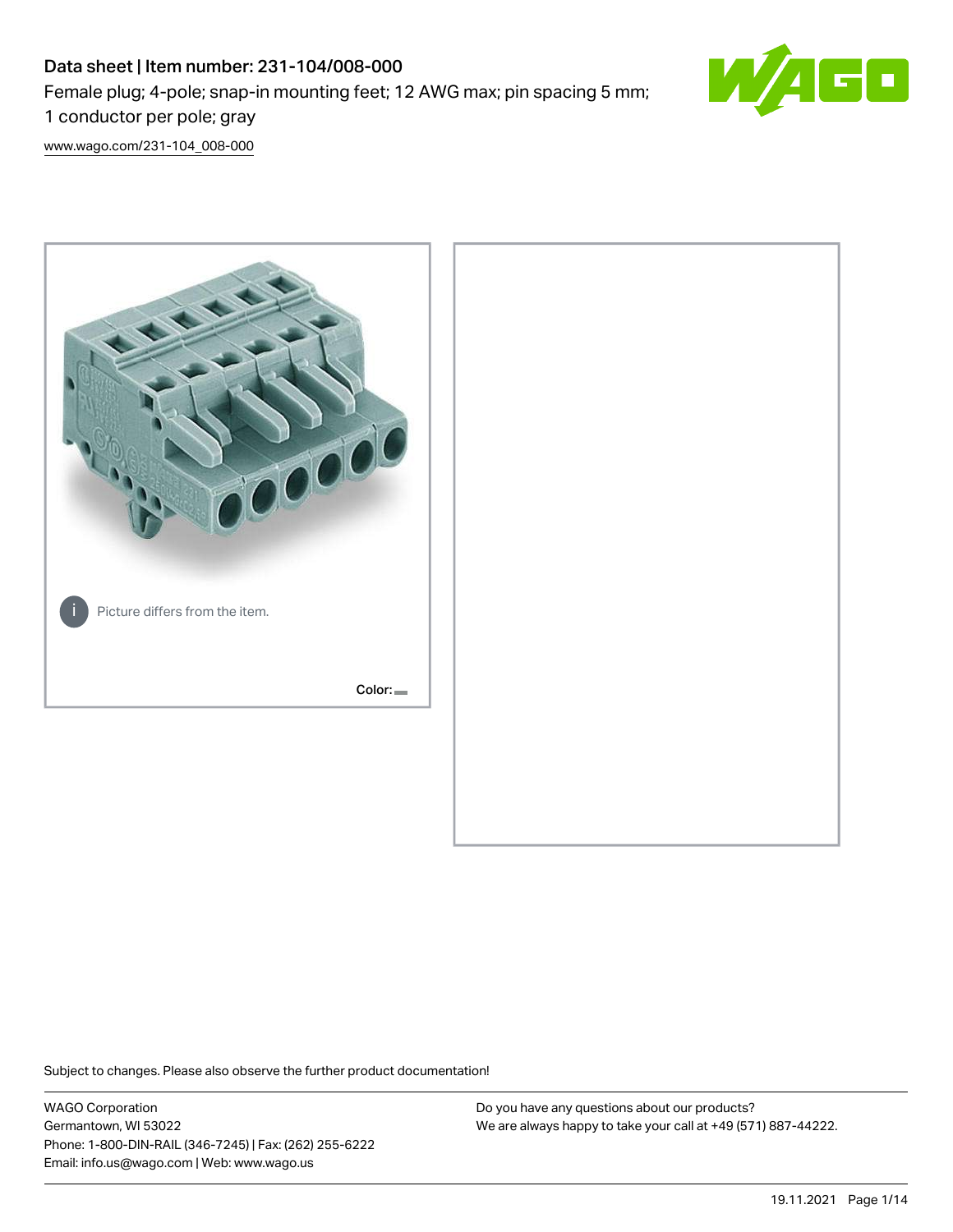

Dimensions in mm

 $L =$  (pole no. x pin spacing) + 1.5 mm

2- to 3-pole female connectors – one latch only

#### Item description

- **Universal connection for all conductor types**
- Easy cable pre-assembly and on-unit wiring via vertical and horizontal CAGE CLAMP<sup>®</sup> actuation  $\blacksquare$
- $\blacksquare$ Integrated test ports
- $\blacksquare$ With coding fingers

Subject to changes. Please also observe the further product documentation! Data

WAGO Corporation Germantown, WI 53022 Phone: 1-800-DIN-RAIL (346-7245) | Fax: (262) 255-6222 Email: info.us@wago.com | Web: www.wago.us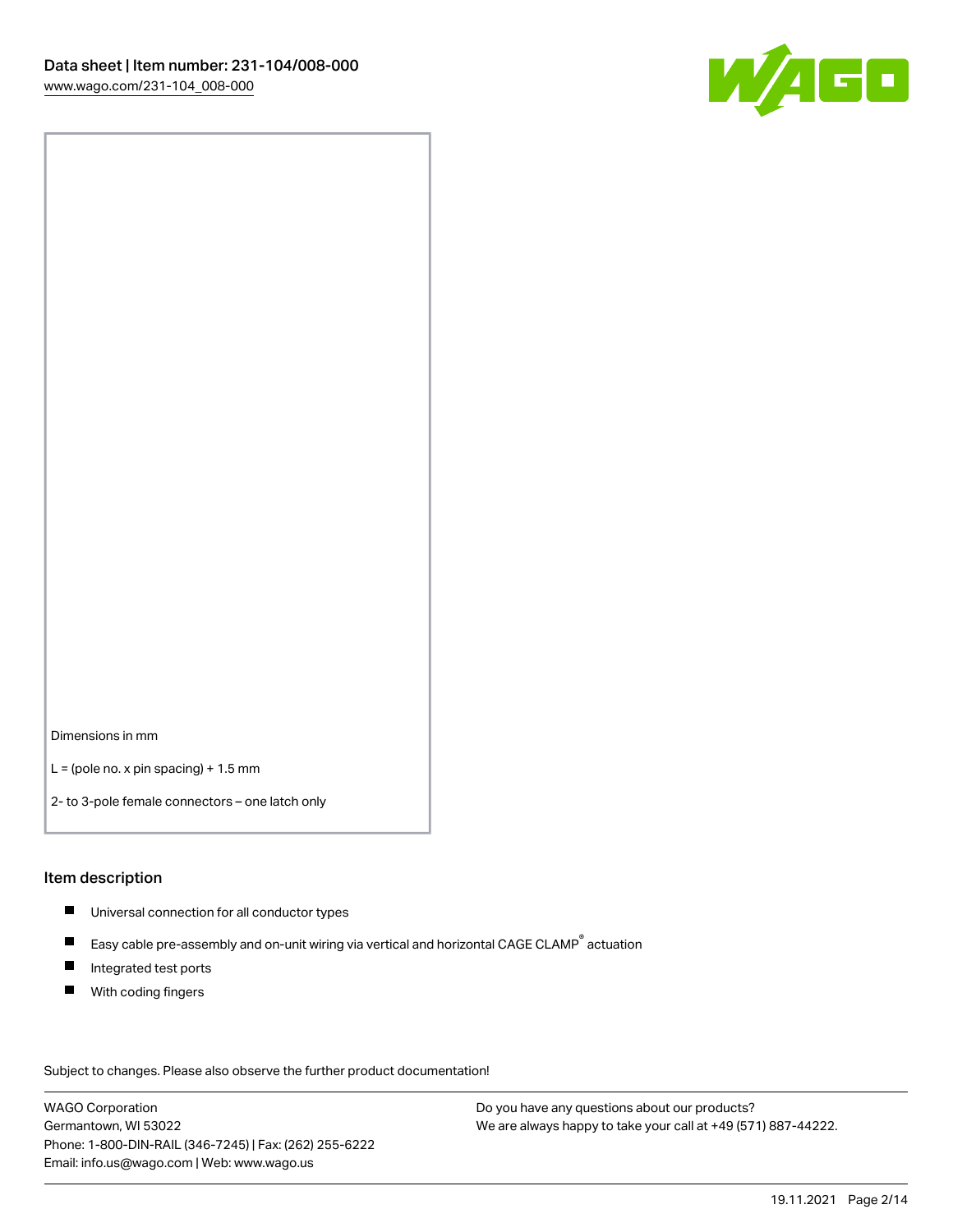

# Data Notes

| Safety information 1 | The MCS-MULTI CONNECTION SYSTEM includes connectors<br>without breaking capacity in accordance with DIN EN 61984. When<br>used as intended, these connectors must not be connected<br>/disconnected when live or under load. The circuit design should<br>ensure header pins, which can be touched, are not live when<br>unmated. |
|----------------------|-----------------------------------------------------------------------------------------------------------------------------------------------------------------------------------------------------------------------------------------------------------------------------------------------------------------------------------|
| Variants:            | Gold-plated or partially gold-plated contact surfaces<br>Other versions (or variants) can be requested from WAGO Sales or<br>configured at https://configurator.wago.com/                                                                                                                                                         |

# Electrical data

# IEC Approvals

| Ratings per                 | IEC/EN 60664-1                                                        |
|-----------------------------|-----------------------------------------------------------------------|
| Rated voltage (III / 3)     | 320 V                                                                 |
| Rated surge voltage (III/3) | 4 <sub>k</sub> V                                                      |
| Rated voltage (III/2)       | 320 V                                                                 |
| Rated surge voltage (III/2) | 4 <sub>k</sub> V                                                      |
| Nominal voltage (II/2)      | 630 V                                                                 |
| Rated surge voltage (II/2)  | 4 <sub>k</sub> V                                                      |
| Rated current               | 16A                                                                   |
| Legend (ratings)            | $(III / 2)$ $\triangle$ Overvoltage category III / Pollution degree 2 |

# UL Approvals

| Approvals per                  | UL 1059 |
|--------------------------------|---------|
| Rated voltage UL (Use Group B) | 300 V   |
| Rated current UL (Use Group B) | 15 A    |
| Rated voltage UL (Use Group D) | 300 V   |
| Rated current UL (Use Group D) | 10 A    |

# Ratings per UL

| Rated voltage UL 1977 | 300 V |
|-----------------------|-------|
| Rated current UL 1977 |       |

# CSA Approvals

Approvals per CSA

Subject to changes. Please also observe the further product documentation!

| <b>WAGO Corporation</b>                                | Do you have any questions about our products?                 |
|--------------------------------------------------------|---------------------------------------------------------------|
| Germantown, WI 53022                                   | We are always happy to take your call at +49 (571) 887-44222. |
| Phone: 1-800-DIN-RAIL (346-7245)   Fax: (262) 255-6222 |                                                               |
| Email: info.us@wago.com   Web: www.wago.us             |                                                               |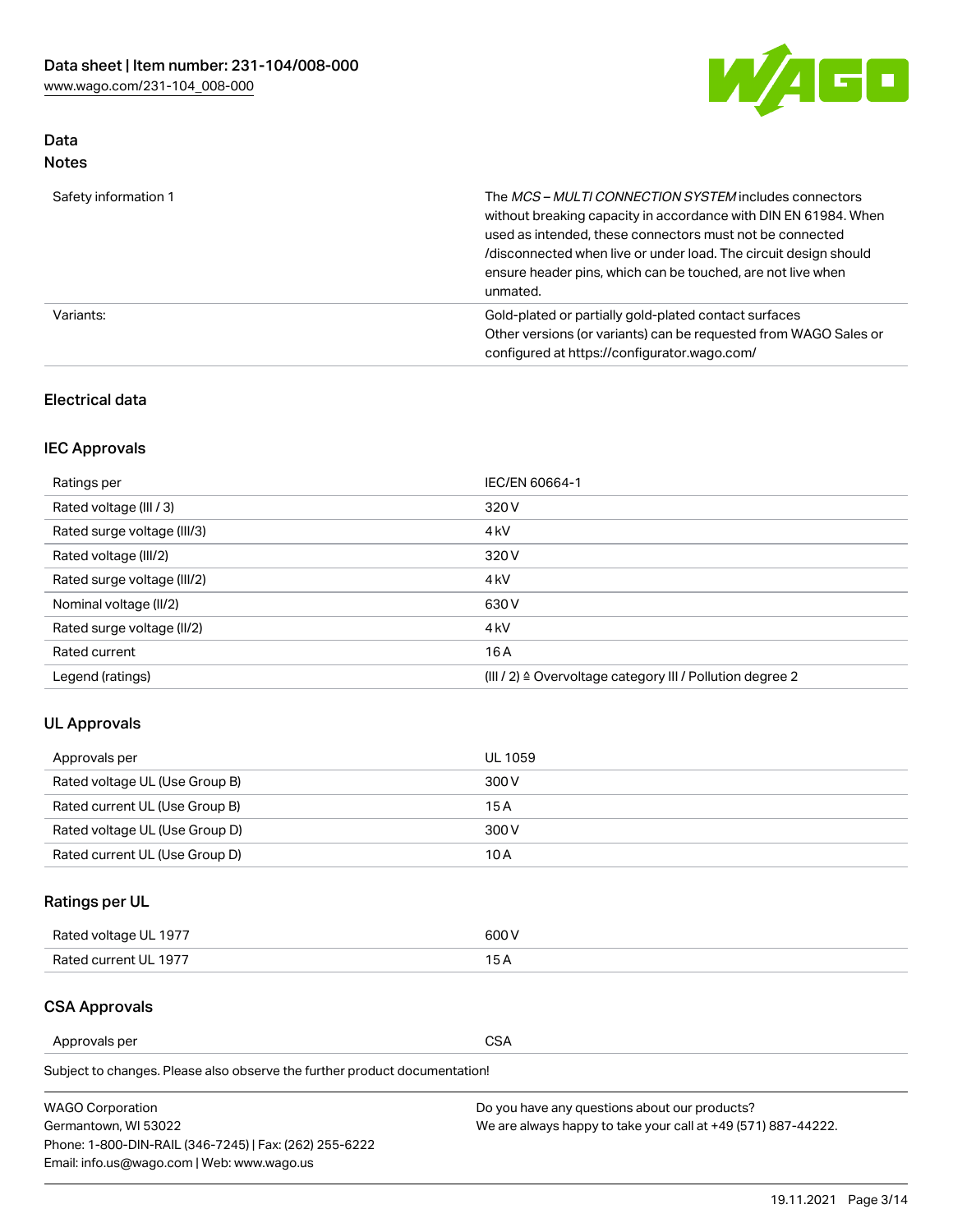[www.wago.com/231-104\\_008-000](http://www.wago.com/231-104_008-000)



| Rated voltage CSA (Use Group B) | 300 V |
|---------------------------------|-------|
| Rated current CSA (Use Group B) | 15 A  |
| Rated voltage CSA (Use Group D) | 300 V |
| Rated current CSA (Use Group D) | 10 A  |

### Connection data

| Total number of connection points | 4 |
|-----------------------------------|---|
| Total number of potentials        | 4 |
| Number of connection types        |   |
| Number of levels                  |   |

#### Connection 1

| Connection technology                             | CAGE CLAMP <sup>®</sup>                 |
|---------------------------------------------------|-----------------------------------------|
| Actuation type                                    | Operating tool                          |
| Solid conductor                                   | $0.082.5$ mm <sup>2</sup> / 28  12 AWG  |
| Fine-stranded conductor                           | $0.08$ 2.5 mm <sup>2</sup> / 28  12 AWG |
| Fine-stranded conductor; with insulated ferrule   | $0.251.5$ mm <sup>2</sup>               |
| Fine-stranded conductor; with uninsulated ferrule | $0.252.5$ mm <sup>2</sup>               |
| Strip length                                      | 89 mm / 0.31  0.35 inch                 |
| Number of poles                                   | 4                                       |
| Conductor entry direction to mating direction     | 0°                                      |

# Physical data

| Pin spacing             | 5 mm / 0.197 inch    |
|-------------------------|----------------------|
| Width                   | 21.5 mm / 0.846 inch |
| Height                  | 18.8 mm / 0.74 inch  |
| Height from the surface | 14.3 mm / 0.563 inch |
| Depth                   | 26.5 mm / 1.043 inch |

#### Mechanical data

| Housing sheet thickness | $0.61.2$ mm / 0.024  0.047 inch |
|-------------------------|---------------------------------|
| Mounting type           | Snap-in foot                    |
| Mounting type           | Panel mounting                  |

#### Plug-in connection

Contact type (pluggable connector) example a set of the Female connector/socket

Subject to changes. Please also observe the further product documentation!

WAGO Corporation Germantown, WI 53022 Phone: 1-800-DIN-RAIL (346-7245) | Fax: (262) 255-6222 Email: info.us@wago.com | Web: www.wago.us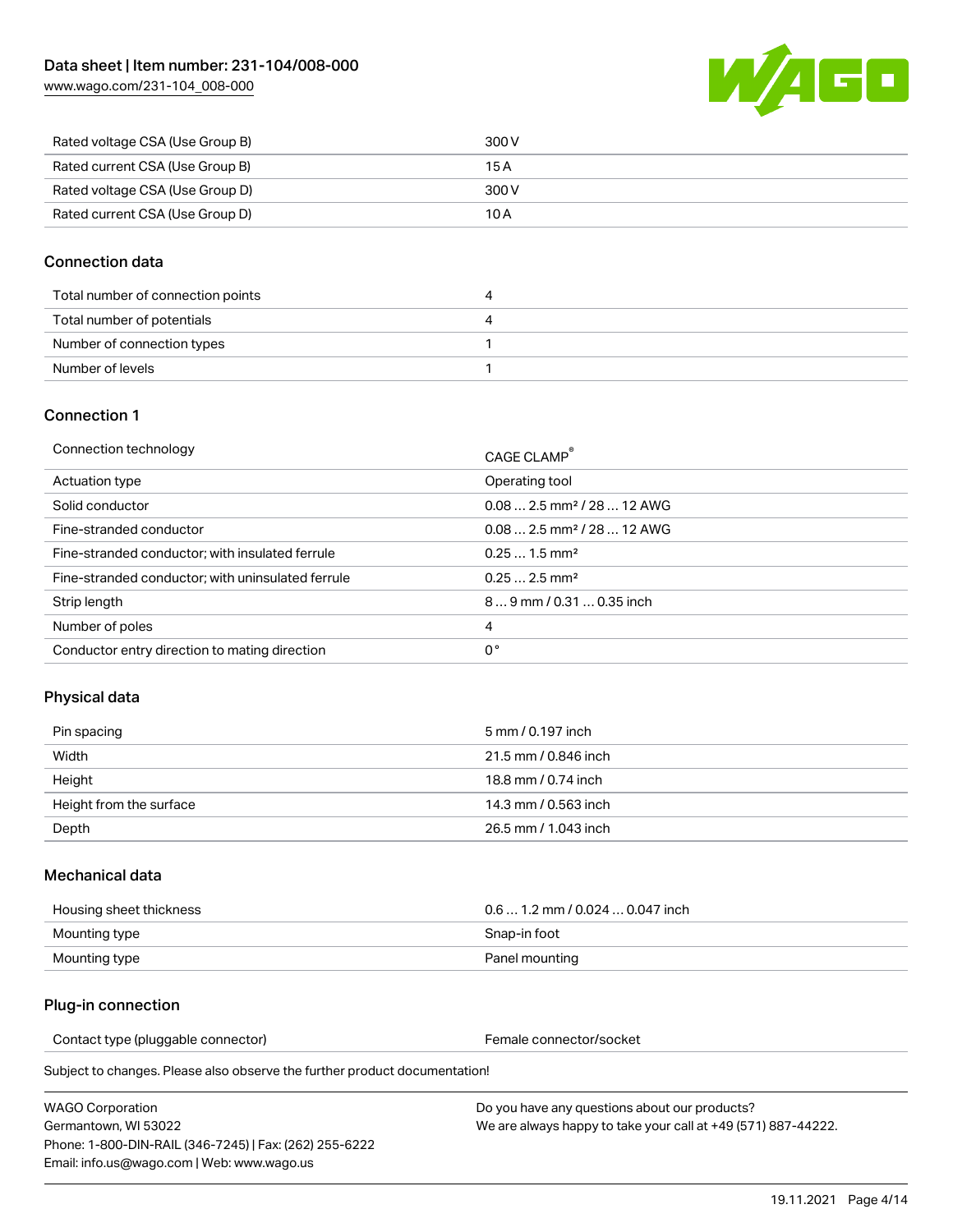[www.wago.com/231-104\\_008-000](http://www.wago.com/231-104_008-000)



| Connector (connection type)   | for conductor |
|-------------------------------|---------------|
| Mismating protection          | No            |
| Locking of plug-in connection | Without       |

### Material data

| Color                       | gray                              |
|-----------------------------|-----------------------------------|
| Material group              |                                   |
| Insulation material         | Polyamide (PA66)                  |
| Flammability class per UL94 | V <sub>0</sub>                    |
| Clamping spring material    | Chrome nickel spring steel (CrNi) |
| Contact material            | Copper alloy                      |
| Contact plating             | tin-plated                        |
| Fire load                   | 0.107 MJ                          |
| Weight                      | 7.5g                              |
|                             |                                   |

#### Environmental requirements

| Limit temperature range<br>. | $-60+85 °C$ |
|------------------------------|-------------|
|------------------------------|-------------|

# Commercial data

| Product Group         | 3 (Multi Conn. System) |
|-----------------------|------------------------|
| PU (SPU)              | 100 Stück              |
| Packaging type        | box                    |
| Country of origin     | DE                     |
| <b>GTIN</b>           | 4044918338295          |
| Customs tariff number | 8536694040             |

#### Approvals / Certificates

#### Country specific Approvals

| Logo | Approval                               | <b>Additional Approval Text</b> | Certificate<br>name |
|------|----------------------------------------|---------------------------------|---------------------|
|      | CВ<br>DEKRA Certification B.V.         | IEC 61984                       | NL-39756            |
| Ð    | <b>CSA</b><br>DEKRA Certification B.V. | C <sub>22.2</sub>               | 1466354             |

#### Ship Approvals

Subject to changes. Please also observe the further product documentation!

| <b>WAGO Corporation</b>                                | Do you have any questions about our products?                 |
|--------------------------------------------------------|---------------------------------------------------------------|
| Germantown, WI 53022                                   | We are always happy to take your call at +49 (571) 887-44222. |
| Phone: 1-800-DIN-RAIL (346-7245)   Fax: (262) 255-6222 |                                                               |
| Email: info.us@wago.com   Web: www.wago.us             |                                                               |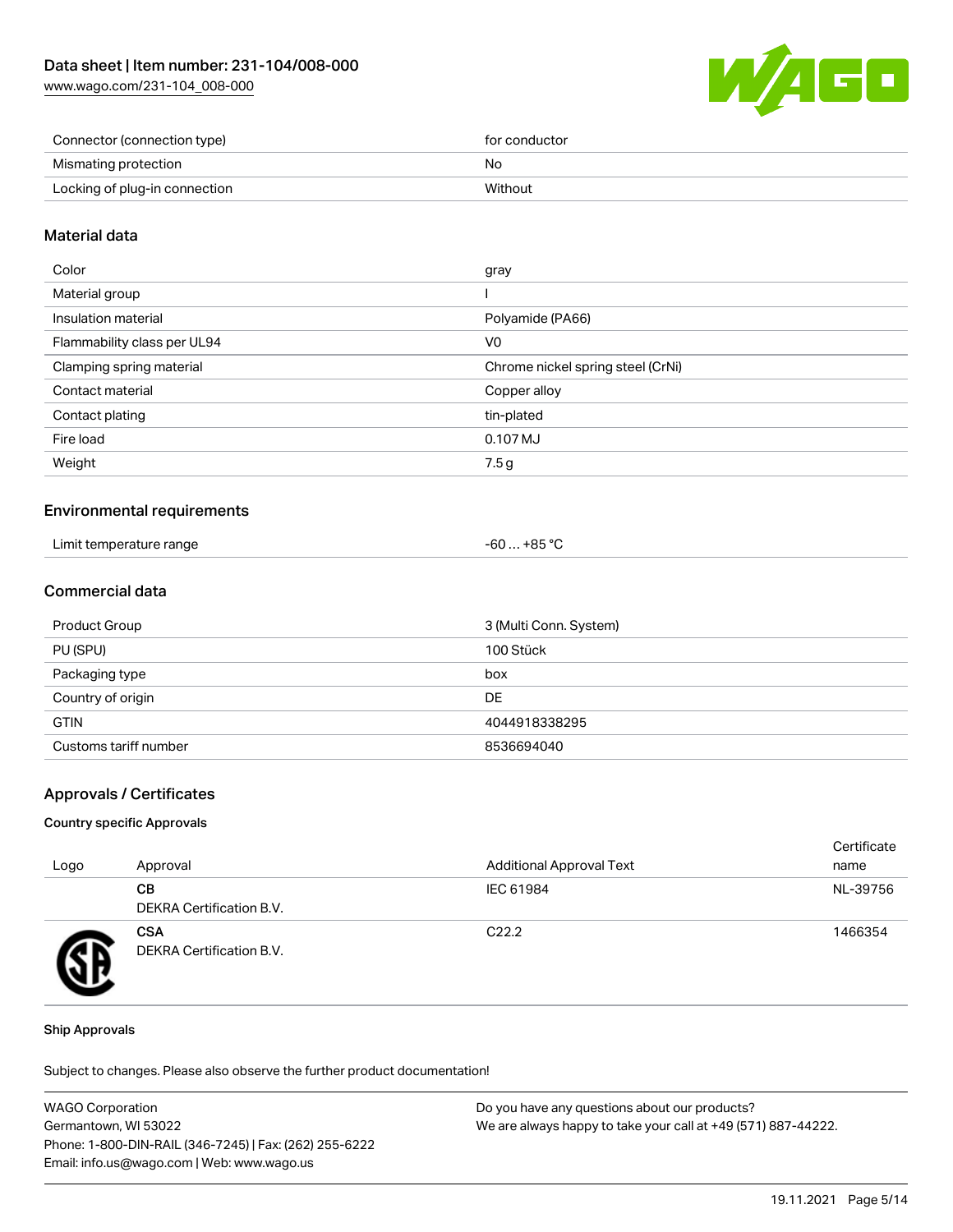[www.wago.com/231-104\\_008-000](http://www.wago.com/231-104_008-000)



| <b>ABS</b><br>American Bureau of Shipping                                                       | $\overline{\phantom{a}}$        |                                                                                                    |  |
|-------------------------------------------------------------------------------------------------|---------------------------------|----------------------------------------------------------------------------------------------------|--|
|                                                                                                 |                                 | $19 -$<br>HG1869876-<br>PDA                                                                        |  |
| BV<br>Bureau Veritas S.A.                                                                       | <b>IEC 60998</b>                | 11915/D0<br><b>BV</b>                                                                              |  |
| <b>DNV GL</b><br>Det Norske Veritas, Germanischer Lloyd                                         | $\overline{\phantom{a}}$        | TAE000016Z                                                                                         |  |
|                                                                                                 |                                 | Certificate                                                                                        |  |
| Approval                                                                                        | <b>Additional Approval Text</b> | name                                                                                               |  |
| UL<br>Underwriters Laboratories Inc.                                                            | UL 1059                         | E45172                                                                                             |  |
| <b>UR</b><br>Underwriters Laboratories Inc.                                                     | <b>UL 1977</b>                  | E45171                                                                                             |  |
| Counterpart                                                                                     |                                 |                                                                                                    |  |
| Item no.231-604<br>Male connector; 4-pole; Pin spacing 5 mm; gray                               |                                 |                                                                                                    |  |
| <b>Optional accessories</b><br>Insulations stops                                                |                                 |                                                                                                    |  |
| Insulation stop                                                                                 |                                 |                                                                                                    |  |
| Item no.: 231-672<br>Insulation stop; 0.75 - 1 mm <sup>2</sup> ; dark gray                      |                                 | www.wago.com/231-672                                                                               |  |
| Item no.: 231-670<br>Insulation stop; 0.08-0.2 mm <sup>2</sup> / 0.2 mm <sup>2</sup> "s"; white |                                 | www.wago.com/231-670                                                                               |  |
|                                                                                                 |                                 | www.wago.com/231-604<br>Subject to changes. Please also observe the further product documentation! |  |

WAGO Corporation Germantown, WI 53022 Phone: 1-800-DIN-RAIL (346-7245) | Fax: (262) 255-6222 Email: info.us@wago.com | Web: www.wago.us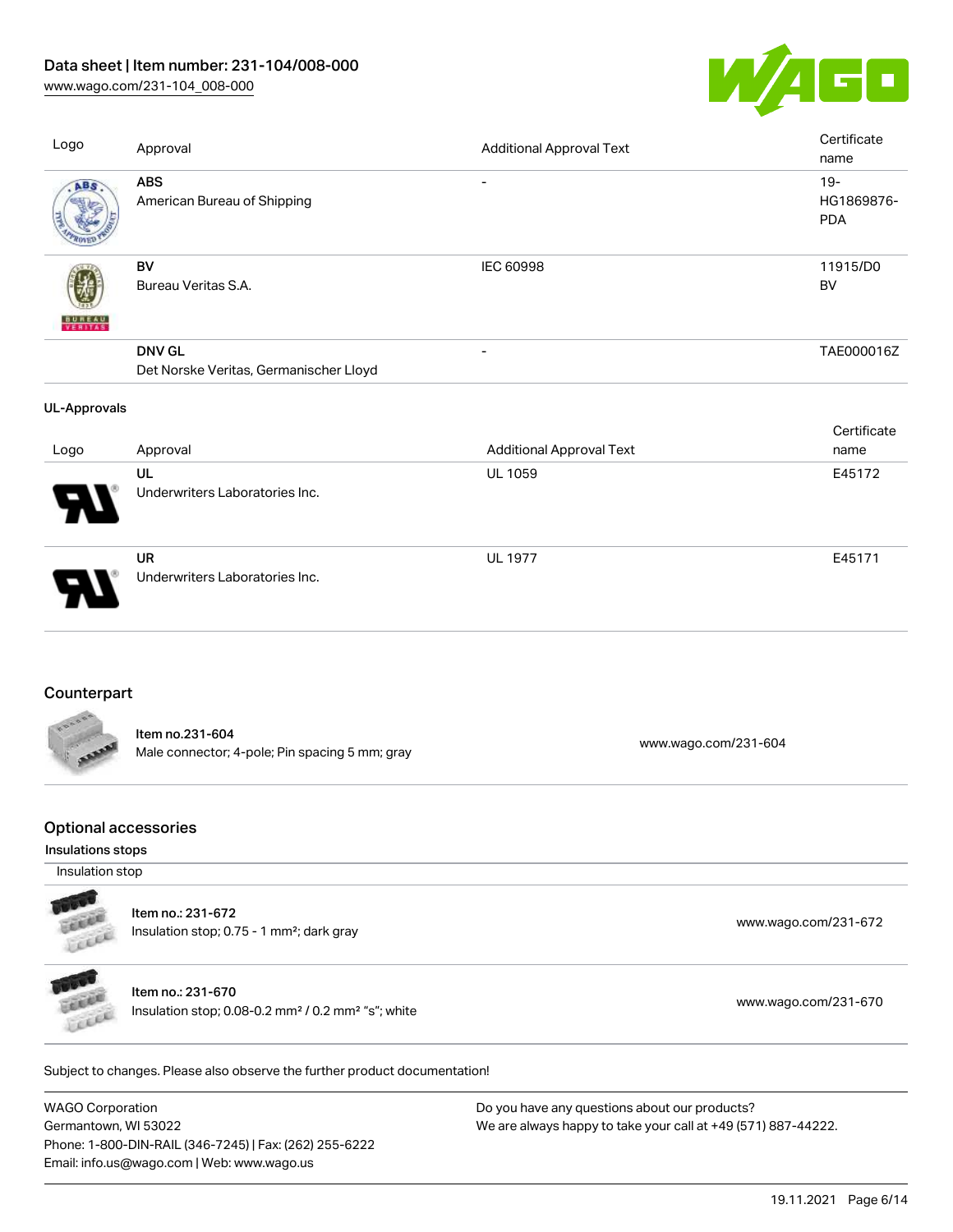Email: info.us@wago.com | Web: www.wago.us





Item no.: 231-671 Insulation stop; 0.25 - 0.5 mm²; light gray [www.wago.com/231-671](http://www.wago.com/231-671)

| Strain relief              |                                                                                                                            |                                                               |  |  |  |
|----------------------------|----------------------------------------------------------------------------------------------------------------------------|---------------------------------------------------------------|--|--|--|
| Strain relief housing      |                                                                                                                            |                                                               |  |  |  |
|                            | Item no.: 232-604<br>Strain relief housing; gray                                                                           | www.wago.com/232-604                                          |  |  |  |
| <b>Testing accessories</b> |                                                                                                                            |                                                               |  |  |  |
| Testing accessories        |                                                                                                                            |                                                               |  |  |  |
|                            |                                                                                                                            |                                                               |  |  |  |
|                            | Item no.: 210-136<br>Test plug; 2 mm Ø; with 500 mm cable                                                                  | www.wago.com/210-136                                          |  |  |  |
|                            | Item no.: 231-661<br>Test plugs for female connectors; for 5 mm and 5.08 mm pin spacing; 2,50 mm <sup>2</sup> ; light gray | www.wago.com/231-661                                          |  |  |  |
| Jumpers                    |                                                                                                                            |                                                               |  |  |  |
| Jumper                     |                                                                                                                            |                                                               |  |  |  |
|                            | Item no.: 231-905<br>Jumper; for conductor entry; 5-way; insulated; gray                                                   | www.wago.com/231-905                                          |  |  |  |
|                            | Item no.: 231-903                                                                                                          |                                                               |  |  |  |
|                            | Jumper; for conductor entry; 3-way; insulated; gray                                                                        | www.wago.com/231-903                                          |  |  |  |
|                            | Item no.: 231-907<br>Jumper; for conductor entry; 7-way; insulated; gray                                                   | www.wago.com/231-907                                          |  |  |  |
|                            | Item no.: 231-910                                                                                                          |                                                               |  |  |  |
|                            | Jumper; for conductor entry; 10-way; insulated; gray                                                                       | www.wago.com/231-910                                          |  |  |  |
|                            | Item no.: 231-902<br>Jumper; for conductor entry; 2-way; insulated; gray                                                   | www.wago.com/231-902                                          |  |  |  |
| Cover                      |                                                                                                                            |                                                               |  |  |  |
| Cover                      |                                                                                                                            |                                                               |  |  |  |
|                            | Item no.: 231-668<br>Lockout caps; for covering unused clamping units; gray                                                | www.wago.com/231-668                                          |  |  |  |
| Mounting adapter           |                                                                                                                            |                                                               |  |  |  |
| Mounting accessories       |                                                                                                                            |                                                               |  |  |  |
|                            | Item no.: 209-148<br>Multi mounting adapter; for DIN-35 rail; 25 mm wide; gray                                             | www.wago.com/209-148                                          |  |  |  |
| <b>Tools</b>               |                                                                                                                            |                                                               |  |  |  |
| Operating tool             |                                                                                                                            |                                                               |  |  |  |
|                            |                                                                                                                            |                                                               |  |  |  |
|                            | Subject to changes. Please also observe the further product documentation!                                                 |                                                               |  |  |  |
| <b>WAGO Corporation</b>    |                                                                                                                            | Do you have any questions about our products?                 |  |  |  |
| Germantown, WI 53022       |                                                                                                                            | We are always happy to take your call at +49 (571) 887-44222. |  |  |  |
|                            | Phone: 1-800-DIN-RAIL (346-7245)   Fax: (262) 255-6222                                                                     |                                                               |  |  |  |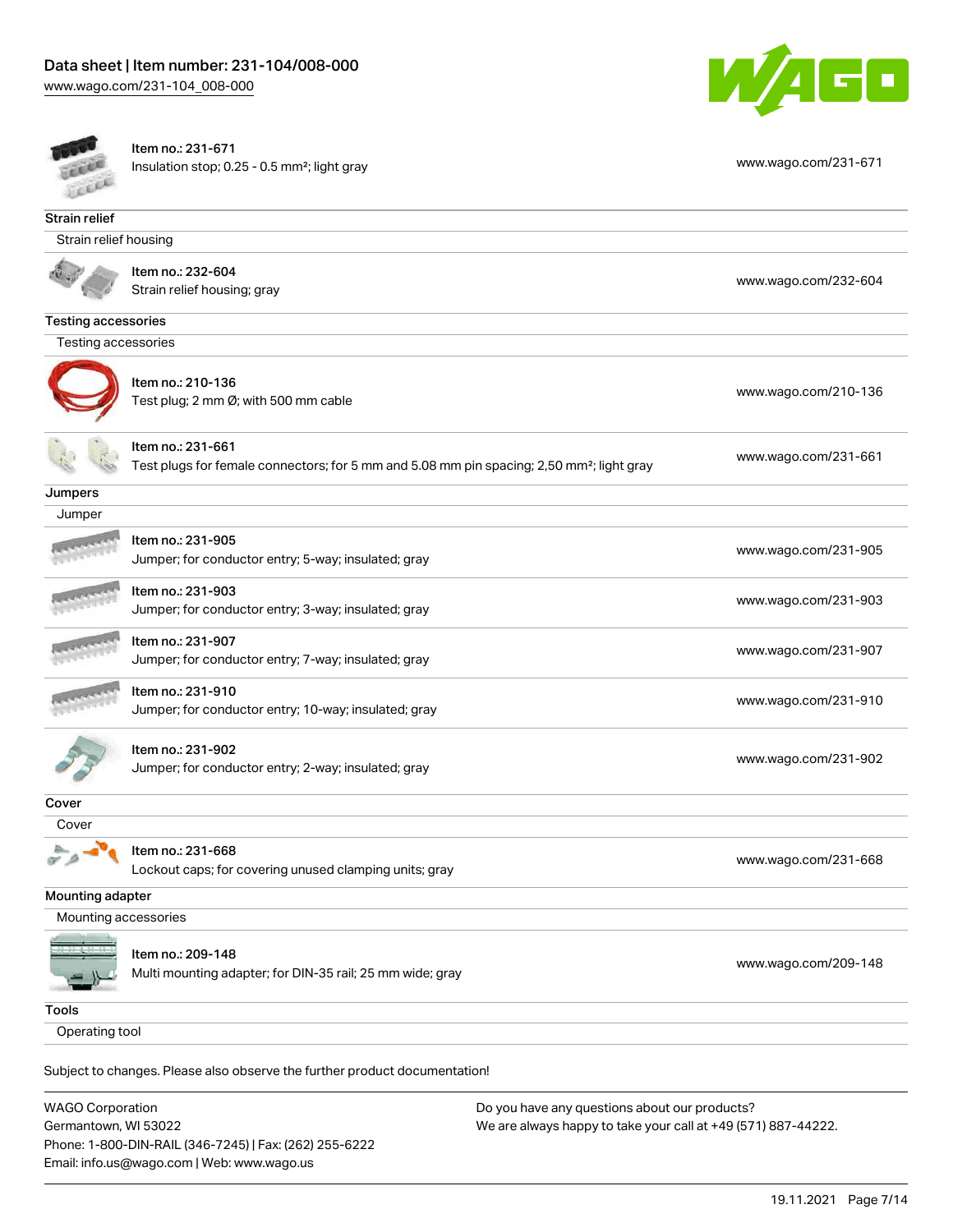[www.wago.com/231-104\\_008-000](http://www.wago.com/231-104_008-000)



|                 | Item no.: 209-130                                                                                                      | www.wago.com/209-130 |
|-----------------|------------------------------------------------------------------------------------------------------------------------|----------------------|
|                 | Operating tool; suitable for 264, 280 and 281 Series; 1-way; of insulating material; white                             |                      |
|                 | Item no.: 209-132                                                                                                      | www.wago.com/209-132 |
|                 | Operating tool; for connecting comb-style jumper bar; 2-way; of insulating material                                    |                      |
|                 | Item no.: 231-159                                                                                                      | www.wago.com/231-159 |
|                 | Operating tool; natural                                                                                                |                      |
|                 | Item no.: 231-231                                                                                                      | www.wago.com/231-231 |
|                 | Combination operating tool; red                                                                                        |                      |
|                 | Item no.: 231-131                                                                                                      |                      |
|                 | Operating tool; made of insulating material; 1-way; loose; white                                                       | www.wago.com/231-131 |
|                 |                                                                                                                        |                      |
|                 | Item no.: 231-291                                                                                                      |                      |
|                 | Operating tool; made of insulating material; 1-way; loose; red                                                         | www.wago.com/231-291 |
|                 |                                                                                                                        |                      |
|                 | Item no.: 280-432                                                                                                      |                      |
|                 | Operating tool; made of insulating material; 2-way; white                                                              | www.wago.com/280-432 |
|                 | Item no.: 280-434                                                                                                      |                      |
|                 | Operating tool; made of insulating material; 4-way                                                                     | www.wago.com/280-434 |
|                 | Item no.: 280-437                                                                                                      |                      |
|                 | Operating tool; made of insulating material; 7-way                                                                     | www.wago.com/280-437 |
|                 |                                                                                                                        |                      |
|                 | Item no.: 280-440<br>Operating tool; made of insulating material; 10-way                                               | www.wago.com/280-440 |
|                 |                                                                                                                        |                      |
|                 | Item no.: 280-435                                                                                                      |                      |
|                 | Operating tool; made of insulating material; 5-way; gray                                                               | www.wago.com/280-435 |
|                 |                                                                                                                        |                      |
|                 | Item no.: 280-436                                                                                                      | www.wago.com/280-436 |
|                 | Operating tool; made of insulating material; 6-way                                                                     |                      |
|                 | Item no.: 280-438                                                                                                      | www.wago.com/280-438 |
|                 | Operating tool; made of insulating material; 8-way                                                                     |                      |
|                 | Item no.: 280-433                                                                                                      |                      |
|                 | Operating tool; made of insulating material; 3-way                                                                     | www.wago.com/280-433 |
| <b>Ferrules</b> |                                                                                                                        |                      |
| Ferrule         |                                                                                                                        |                      |
|                 | Item no.: 216-101                                                                                                      |                      |
|                 | Ferrule; Sleeve for 0.5 mm <sup>2</sup> / AWG 22; uninsulated; electro-tin plated; silver-colored                      | www.wago.com/216-101 |
|                 |                                                                                                                        |                      |
|                 |                                                                                                                        |                      |
|                 | Item no.: 216-104<br>Ferrule; Sleeve for 1.5 mm <sup>2</sup> / AWG 16; uninsulated; electro-tin plated; silver-colored | www.wago.com/216-104 |

Subject to changes. Please also observe the further product documentation!

WAGO Corporation Germantown, WI 53022 Phone: 1-800-DIN-RAIL (346-7245) | Fax: (262) 255-6222 Email: info.us@wago.com | Web: www.wago.us Do you have any questions about our products? We are always happy to take your call at +49 (571) 887-44222.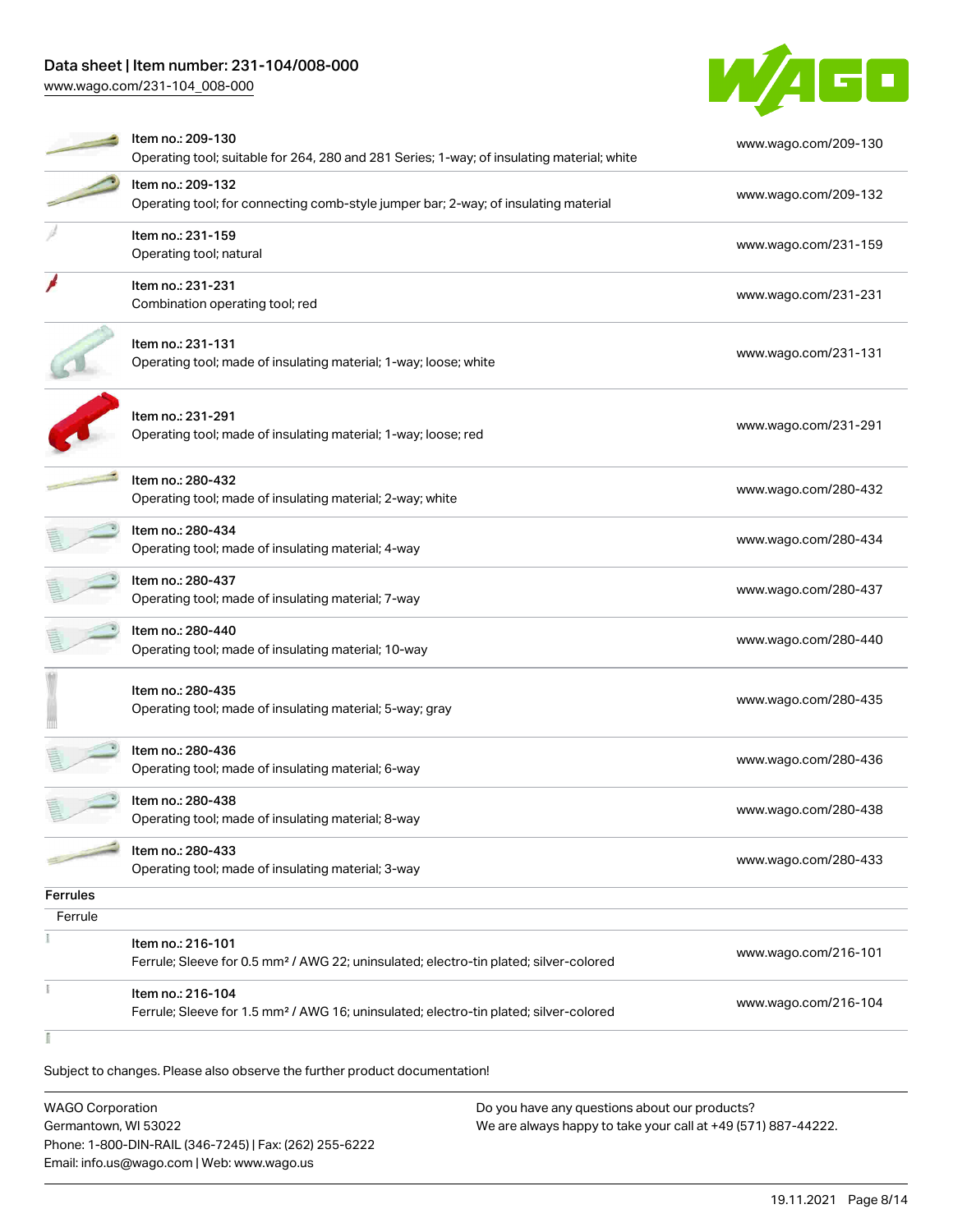Phone: 1-800-DIN-RAIL (346-7245) | Fax: (262) 255-6222

Email: info.us@wago.com | Web: www.wago.us

[www.wago.com/231-104\\_008-000](http://www.wago.com/231-104_008-000)



|                         | Item no.: 216-106<br>Ferrule; Sleeve for 2.5 mm <sup>2</sup> / AWG 14; uninsulated; electro-tin plated; silver-colored                                                                            |                                                                                                                | www.wago.com/216-106 |
|-------------------------|---------------------------------------------------------------------------------------------------------------------------------------------------------------------------------------------------|----------------------------------------------------------------------------------------------------------------|----------------------|
|                         | Item no.: 216-102<br>Ferrule; Sleeve for 0.75 mm <sup>2</sup> / AWG 20; uninsulated; electro-tin plated; silver-colored                                                                           |                                                                                                                | www.wago.com/216-102 |
|                         | Item no.: 216-103<br>Ferrule; Sleeve for 1 mm <sup>2</sup> / AWG 18; uninsulated; electro-tin plated                                                                                              |                                                                                                                | www.wago.com/216-103 |
|                         | Item no.: 216-123<br>Ferrule; Sleeve for 1 mm <sup>2</sup> / AWG 18; uninsulated; electro-tin plated; silver-colored                                                                              |                                                                                                                | www.wago.com/216-123 |
|                         | Item no.: 216-122<br>Ferrule; Sleeve for 0.75 mm <sup>2</sup> / AWG 20; uninsulated; electro-tin plated; silver-colored                                                                           |                                                                                                                | www.wago.com/216-122 |
|                         | Item no.: 216-124<br>Ferrule; Sleeve for 1.5 mm <sup>2</sup> / AWG 16; uninsulated; electro-tin plated                                                                                            |                                                                                                                | www.wago.com/216-124 |
|                         | Item no.: 216-142<br>Ferrule; Sleeve for 0.75 mm <sup>2</sup> / 18 AWG; uninsulated; electro-tin plated; electrolytic copper; gastight<br>crimped; acc. to DIN 46228, Part 1/08.92                |                                                                                                                | www.wago.com/216-142 |
|                         | Item no.: 216-132<br>Ferrule; Sleeve for 0.34 mm <sup>2</sup> / AWG 24; uninsulated; electro-tin plated                                                                                           |                                                                                                                | www.wago.com/216-132 |
|                         | Item no.: 216-121<br>Ferrule; Sleeve for 0.5 mm <sup>2</sup> / AWG 22; uninsulated; electro-tin plated; silver-colored                                                                            |                                                                                                                | www.wago.com/216-121 |
|                         | Item no.: 216-143<br>Ferrule; Sleeve for 1 mm <sup>2</sup> / AWG 18; uninsulated; electro-tin plated; electrolytic copper; gastight<br>crimped; acc. to DIN 46228, Part 1/08.92                   |                                                                                                                | www.wago.com/216-143 |
|                         | Item no.: 216-131<br>Ferrule; Sleeve for 0.25 mm <sup>2</sup> / AWG 24; uninsulated; electro-tin plated; silver-colored                                                                           |                                                                                                                | www.wago.com/216-131 |
|                         | Item no.: 216-141<br>Ferrule; Sleeve for 0.5 mm <sup>2</sup> / 20 AWG; uninsulated; electro-tin plated; electrolytic copper; gastight<br>crimped; acc. to DIN 46228, Part 1/08.92                 |                                                                                                                | www.wago.com/216-141 |
|                         | Item no.: 216-152<br>Ferrule; Sleeve for 0.34 mm <sup>2</sup> / AWG 24; uninsulated; electro-tin plated                                                                                           |                                                                                                                | www.wago.com/216-152 |
|                         | Item no.: 216-203<br>Ferrule; Sleeve for 1 mm <sup>2</sup> / AWG 18; insulated; electro-tin plated; red                                                                                           |                                                                                                                | www.wago.com/216-203 |
|                         | Item no.: 216-202<br>Ferrule; Sleeve for 0.75 mm <sup>2</sup> / 18 AWG; insulated; electro-tin plated; gray                                                                                       |                                                                                                                | www.wago.com/216-202 |
|                         | Item no.: 216-151<br>Ferrule; Sleeve for 0.25 mm <sup>2</sup> / AWG 24; uninsulated; electro-tin plated                                                                                           |                                                                                                                | www.wago.com/216-151 |
|                         | Item no.: 216-204<br>Ferrule; Sleeve for 1.5 mm <sup>2</sup> / AWG 16; insulated; electro-tin plated; black                                                                                       |                                                                                                                | www.wago.com/216-204 |
|                         | Item no.: 216-144<br>Ferrule; Sleeve for 1.5 mm <sup>2</sup> / AWG 16; uninsulated; electro-tin plated; electrolytic copper; gastight<br>crimped; acc. to DIN 46228, Part 1/08.92; silver-colored |                                                                                                                | www.wago.com/216-144 |
|                         | Subject to changes. Please also observe the further product documentation!                                                                                                                        |                                                                                                                |                      |
| <b>WAGO Corporation</b> | Germantown, WI 53022                                                                                                                                                                              | Do you have any questions about our products?<br>We are always happy to take your call at +49 (571) 887-44222. |                      |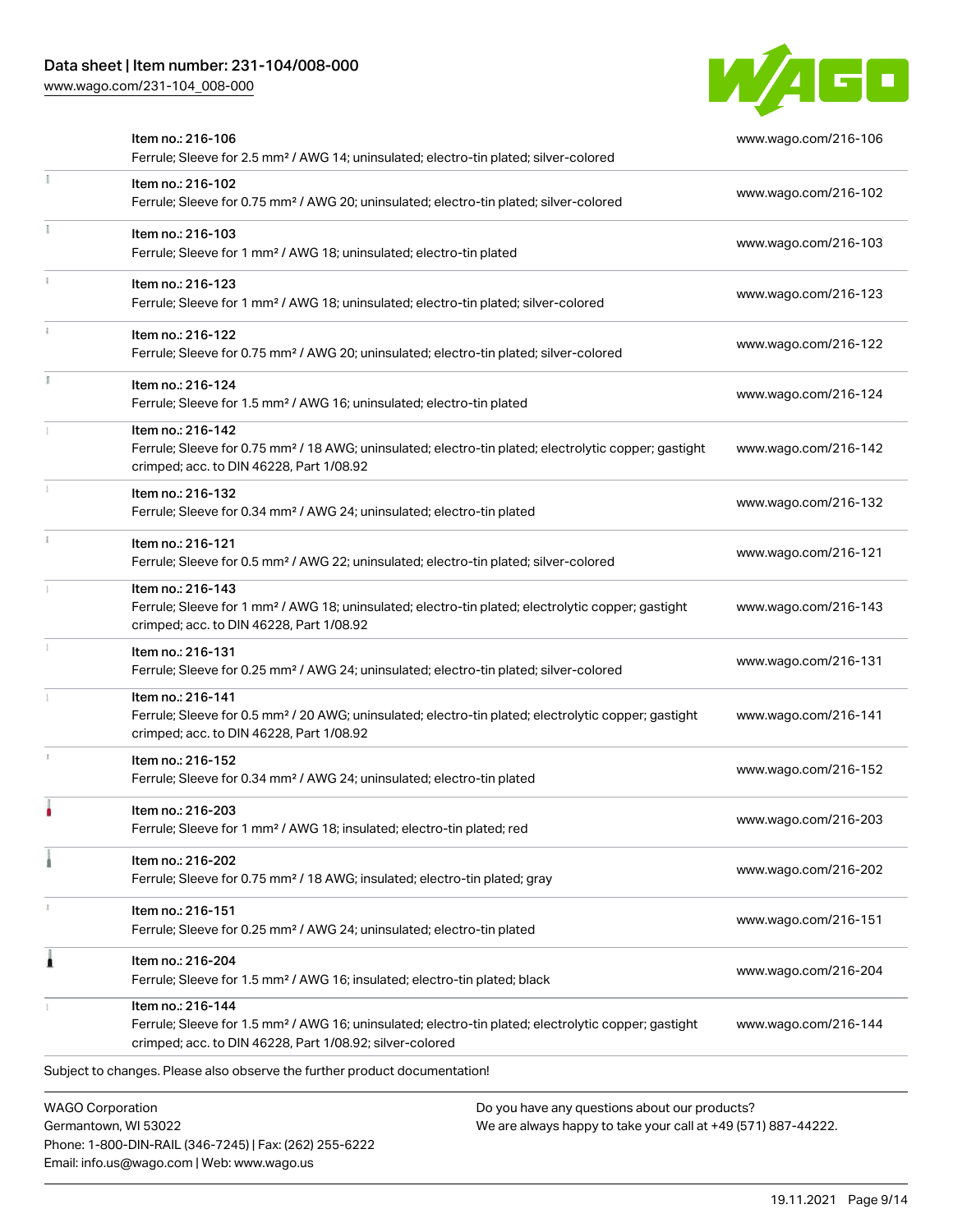[www.wago.com/231-104\\_008-000](http://www.wago.com/231-104_008-000)



|   | Item no.: 216-201<br>Ferrule; Sleeve for 0.5 mm <sup>2</sup> / 20 AWG; insulated; electro-tin plated; white                                                                                             | www.wago.com/216-201 |
|---|---------------------------------------------------------------------------------------------------------------------------------------------------------------------------------------------------------|----------------------|
| ٥ | Item no.: 216-223<br>Ferrule; Sleeve for 1 mm <sup>2</sup> / AWG 18; insulated; electro-tin plated; red                                                                                                 | www.wago.com/216-223 |
|   | Item no.: 216-241<br>Ferrule; Sleeve for 0.5 mm <sup>2</sup> / 20 AWG; insulated; electro-tin plated; electrolytic copper; gastight<br>crimped; acc. to DIN 46228, Part 4/09.90; white                  | www.wago.com/216-241 |
|   | Item no.: 216-242<br>Ferrule; Sleeve for 0.75 mm <sup>2</sup> / 18 AWG; insulated; electro-tin plated; electrolytic copper; gastight<br>crimped; acc. to DIN 46228, Part 4/09.90; gray                  | www.wago.com/216-242 |
|   | Item no.: 216-222<br>Ferrule; Sleeve for 0.75 mm <sup>2</sup> / 18 AWG; insulated; electro-tin plated; gray                                                                                             | www.wago.com/216-222 |
|   | Item no.: 216-221<br>Ferrule; Sleeve for 0.5 mm <sup>2</sup> / 20 AWG; insulated; electro-tin plated; white                                                                                             | www.wago.com/216-221 |
|   | Item no.: 216-224<br>Ferrule; Sleeve for 1.5 mm <sup>2</sup> / AWG 16; insulated; electro-tin plated; black                                                                                             | www.wago.com/216-224 |
| ٥ | Item no.: 216-243<br>Ferrule; Sleeve for 1 mm <sup>2</sup> / AWG 18; insulated; electro-tin plated; electrolytic copper; gastight crimped; www.wago.com/216-243<br>acc. to DIN 46228, Part 4/09.90; red |                      |
| 1 | Item no.: 216-244<br>Ferrule; Sleeve for 1.5 mm <sup>2</sup> / AWG 16; insulated; electro-tin plated; electrolytic copper; gastight<br>crimped; acc. to DIN 46228, Part 4/09.90; black                  | www.wago.com/216-244 |
|   | Item no.: 216-263<br>Ferrule; Sleeve for 1 mm <sup>2</sup> / AWG 18; insulated; electro-tin plated; electrolytic copper; gastight crimped; www.wago.com/216-263<br>acc. to DIN 46228, Part 4/09.90; red |                      |
|   | Item no.: 216-264<br>Ferrule; Sleeve for 1.5 mm <sup>2</sup> / AWG 16; insulated; electro-tin plated; electrolytic copper; gastight<br>crimped; acc. to DIN 46228, Part 4/09.90; black                  | www.wago.com/216-264 |
| 1 | Item no.: 216-284<br>Ferrule; Sleeve for 1.5 mm <sup>2</sup> / AWG 16; insulated; electro-tin plated; electrolytic copper; gastight<br>crimped; acc. to DIN 46228, Part 4/09.90; black                  | www.wago.com/216-284 |
|   | Item no.: 216-262<br>Ferrule; Sleeve for 0.75 mm <sup>2</sup> / 18 AWG; insulated; electro-tin plated; electrolytic copper; gastight<br>crimped; acc. to DIN 46228, Part 4/09.90; gray                  | www.wago.com/216-262 |
|   | Item no.: 216-301<br>Ferrule; Sleeve for 0.25 mm <sup>2</sup> / AWG 24; insulated; electro-tin plated; yellow                                                                                           | www.wago.com/216-301 |
|   | Item no.: 216-321<br>Ferrule; Sleeve for 0.25 mm <sup>2</sup> / AWG 24; insulated; electro-tin plated; yellow                                                                                           | www.wago.com/216-321 |
|   | Item no.: 216-322<br>Ferrule; Sleeve for 0.34 mm <sup>2</sup> / 22 AWG; insulated; electro-tin plated; green                                                                                            | www.wago.com/216-322 |
|   | Item no.: 216-302<br>Ferrule; Sleeve for 0.34 mm <sup>2</sup> / 22 AWG; insulated; electro-tin plated; green                                                                                            | www.wago.com/216-302 |

WAGO Corporation Germantown, WI 53022 Phone: 1-800-DIN-RAIL (346-7245) | Fax: (262) 255-6222 Email: info.us@wago.com | Web: www.wago.us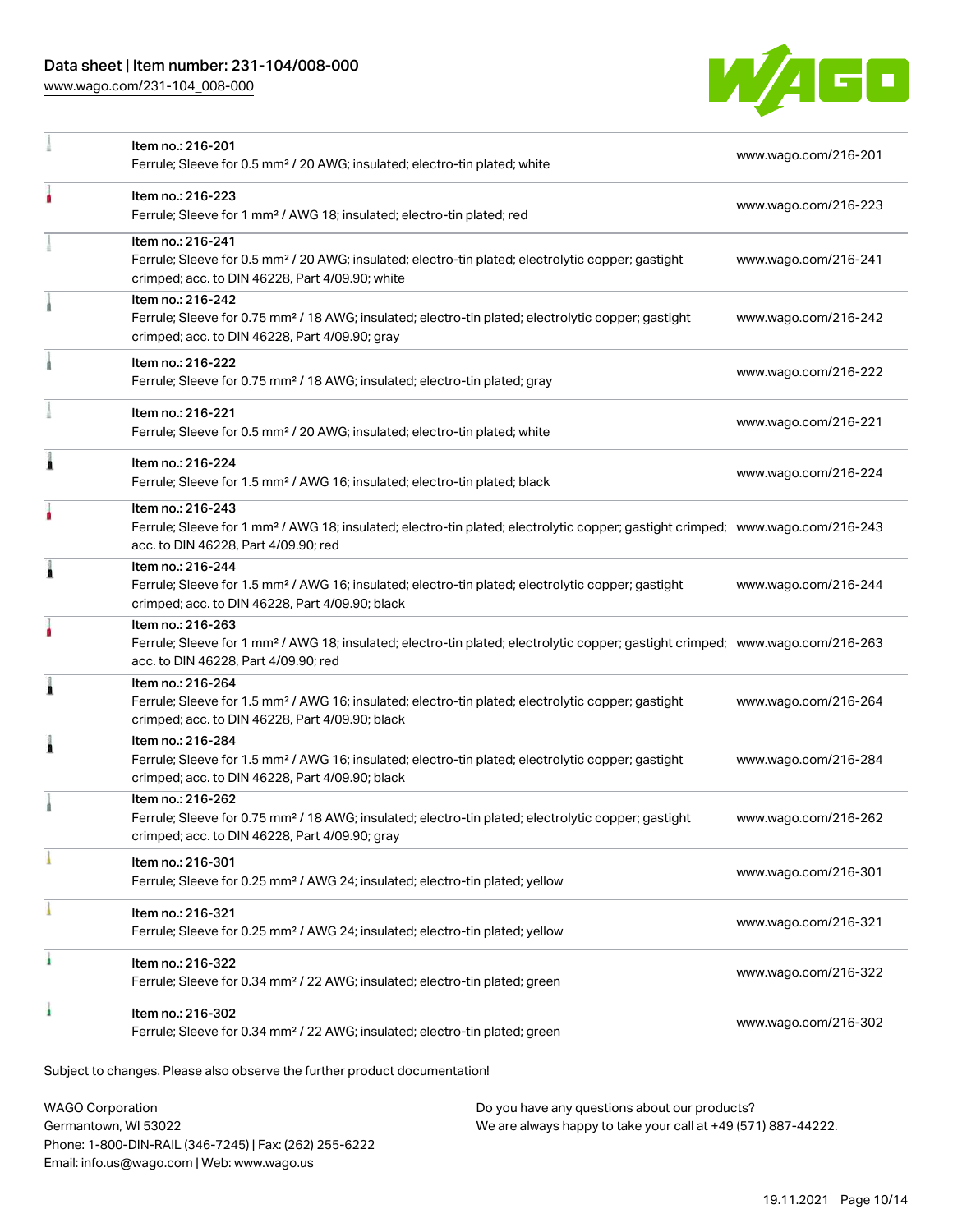Email: info.us@wago.com | Web: www.wago.us



#### Marking accessories

| warning avvouuvriuu<br>Marking strip |                                                                                                                                                                    |                                                               |               |                      |
|--------------------------------------|--------------------------------------------------------------------------------------------------------------------------------------------------------------------|---------------------------------------------------------------|---------------|----------------------|
|                                      |                                                                                                                                                                    |                                                               |               |                      |
|                                      | Item no.: 210-331/500-103<br>Marking strips; as a DIN A4 sheet; MARKED; 1-12 (300x); Height of marker strip: 2.3 mm/0.091 in; Strip                                |                                                               | /500-103      | www.wago.com/210-331 |
|                                      | length 182 mm; Horizontal marking; Self-adhesive; white                                                                                                            |                                                               |               |                      |
|                                      | Item no.: 210-331/500-104                                                                                                                                          |                                                               |               | www.wago.com/210-331 |
|                                      | Marking strips; as a DIN A4 sheet; MARKED; 13-24 (300x); Height of marker strip: 2.3 mm/0.091 in; Strip<br>length 182 mm; Horizontal marking; Self-adhesive; white |                                                               | /500-104      |                      |
|                                      | Item no.: 210-332/500-202                                                                                                                                          |                                                               |               | www.wago.com/210-332 |
|                                      | Marking strips; as a DIN A4 sheet; MARKED; 1-16 (160x); Height of marker strip: 3 mm; Strip length 182<br>mm; Horizontal marking; Self-adhesive; white             |                                                               | /500-202      |                      |
|                                      | Item no.: 210-332/500-206                                                                                                                                          |                                                               |               | www.wago.com/210-332 |
|                                      | Marking strips; as a DIN A4 sheet; MARKED; 33-48 (160x); Height of marker strip: 3 mm; Strip length<br>182 mm; Horizontal marking; Self-adhesive; white            |                                                               | /500-206      |                      |
|                                      | Item no.: 210-332/500-205                                                                                                                                          |                                                               |               | www.wago.com/210-332 |
|                                      | Marking strips; as a DIN A4 sheet; MARKED; 1-32 (80x); Height of marker strip: 3 mm; Strip length 182<br>mm; Horizontal marking; Self-adhesive; white              |                                                               | /500-205      |                      |
|                                      | Item no.: 210-332/500-204                                                                                                                                          |                                                               |               | www.wago.com/210-332 |
|                                      | Marking strips; as a DIN A4 sheet; MARKED; 17-32 (160x); Height of marker strip: 3 mm; Strip length<br>182 mm; Horizontal marking; Self-adhesive; white            |                                                               | /500-204      |                      |
| Mounting                             |                                                                                                                                                                    |                                                               |               |                      |
| Mounting accessories                 |                                                                                                                                                                    |                                                               |               |                      |
|                                      | Item no.: 209-137<br>Mounting adapter; can be used as end stop; 6.5 mm wide; gray                                                                                  |                                                               |               | www.wago.com/209-137 |
| <b>Downloads</b>                     |                                                                                                                                                                    |                                                               |               |                      |
| Documentation                        |                                                                                                                                                                    |                                                               |               |                      |
| <b>Additional Information</b>        |                                                                                                                                                                    |                                                               |               |                      |
| Technical explanations               |                                                                                                                                                                    | 2019 Apr 3                                                    | pdf<br>2.0 MB | Download             |
| <b>CAD</b> files                     |                                                                                                                                                                    |                                                               |               |                      |
| CAD data                             |                                                                                                                                                                    |                                                               |               |                      |
| 2D/3D Models 231-104/008-000         |                                                                                                                                                                    | URL                                                           | Download      |                      |
| <b>CAE data</b>                      |                                                                                                                                                                    |                                                               |               |                      |
|                                      | EPLAN Data Portal 231-104/008-000                                                                                                                                  |                                                               | <b>URL</b>    | Download             |
|                                      | Subject to changes. Please also observe the further product documentation!                                                                                         |                                                               |               |                      |
| <b>WAGO Corporation</b>              |                                                                                                                                                                    | Do you have any questions about our products?                 |               |                      |
| Germantown, WI 53022                 |                                                                                                                                                                    | We are always happy to take your call at +49 (571) 887-44222. |               |                      |
|                                      | Phone: 1-800-DIN-RAIL (346-7245)   Fax: (262) 255-6222                                                                                                             |                                                               |               |                      |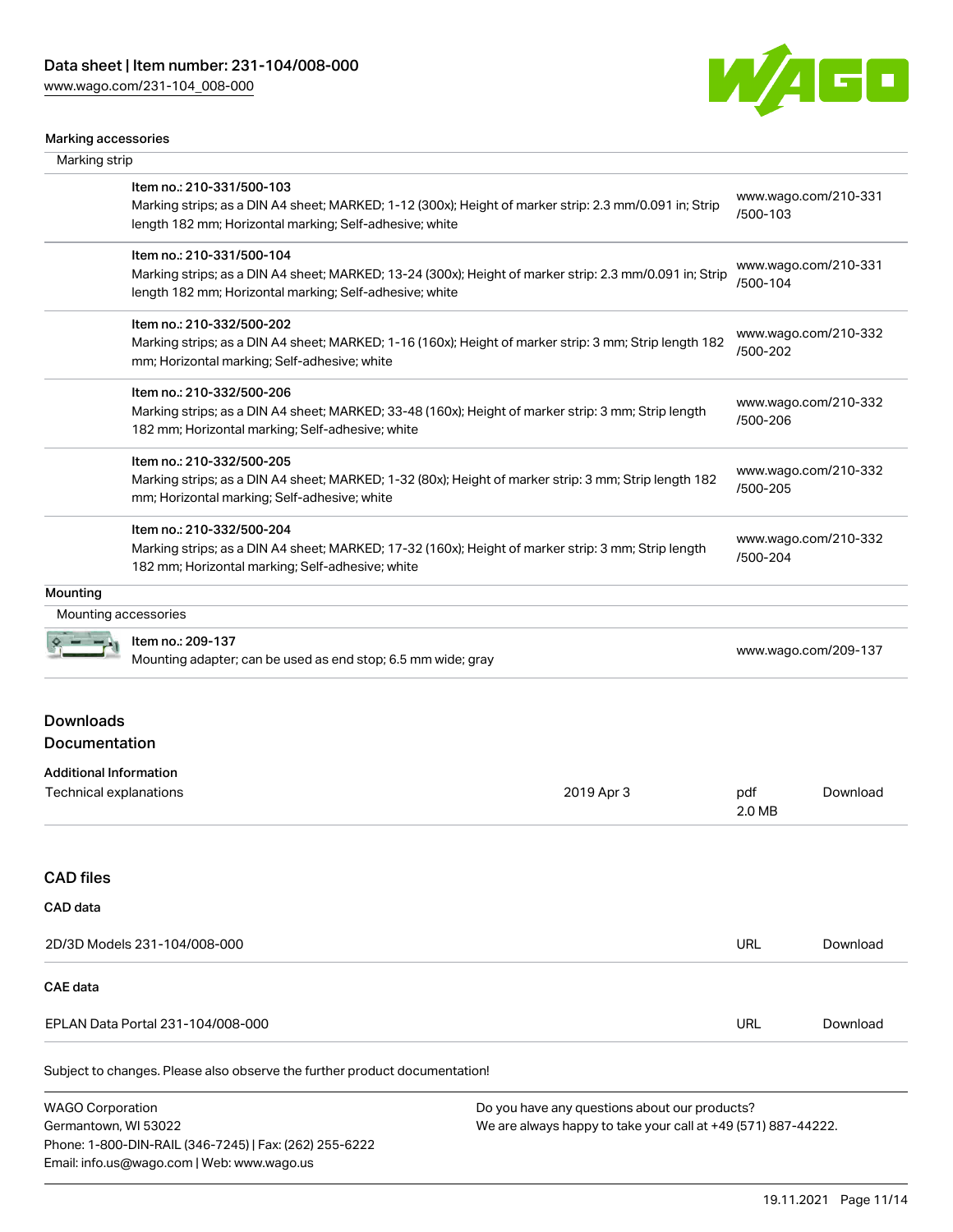

| ZUKEN Portal 231-104/008-000                                                                                                                     | URL | Download |
|--------------------------------------------------------------------------------------------------------------------------------------------------|-----|----------|
| EPLAN Data Portal 231-104/008-000                                                                                                                | URL | Download |
|                                                                                                                                                  |     |          |
| <b>Environmental Product Compliance</b>                                                                                                          |     |          |
| <b>Compliance Search</b>                                                                                                                         |     |          |
| Environmental Product Compliance 231-104/008-000                                                                                                 | URL | Download |
| 1-conductor female connector; CAGE CLAMP®; 2.5 mm <sup>2</sup> ; Pin spacing 5 mm; 4-pole;<br>Snap-in mounting feet; 2,50 mm <sup>2</sup> ; gray |     |          |

# Installation Notes



Inserting a conductor via 3.5 mm screwdriver – CAGE CLAMP® actuation parallel to conductor entry.



Inserting a conductor via 3.5 mm screwdriver – CAGE CLAMP® actuation perpendicular to conductor entry.



Inserting a conductor into CAGE CLAMP® unit via operating lever (231-291).



Inserting a conductor via operating tool.

Subject to changes. Please also observe the further product documentation!

WAGO Corporation Germantown, WI 53022 Phone: 1-800-DIN-RAIL (346-7245) | Fax: (262) 255-6222 Email: info.us@wago.com | Web: www.wago.us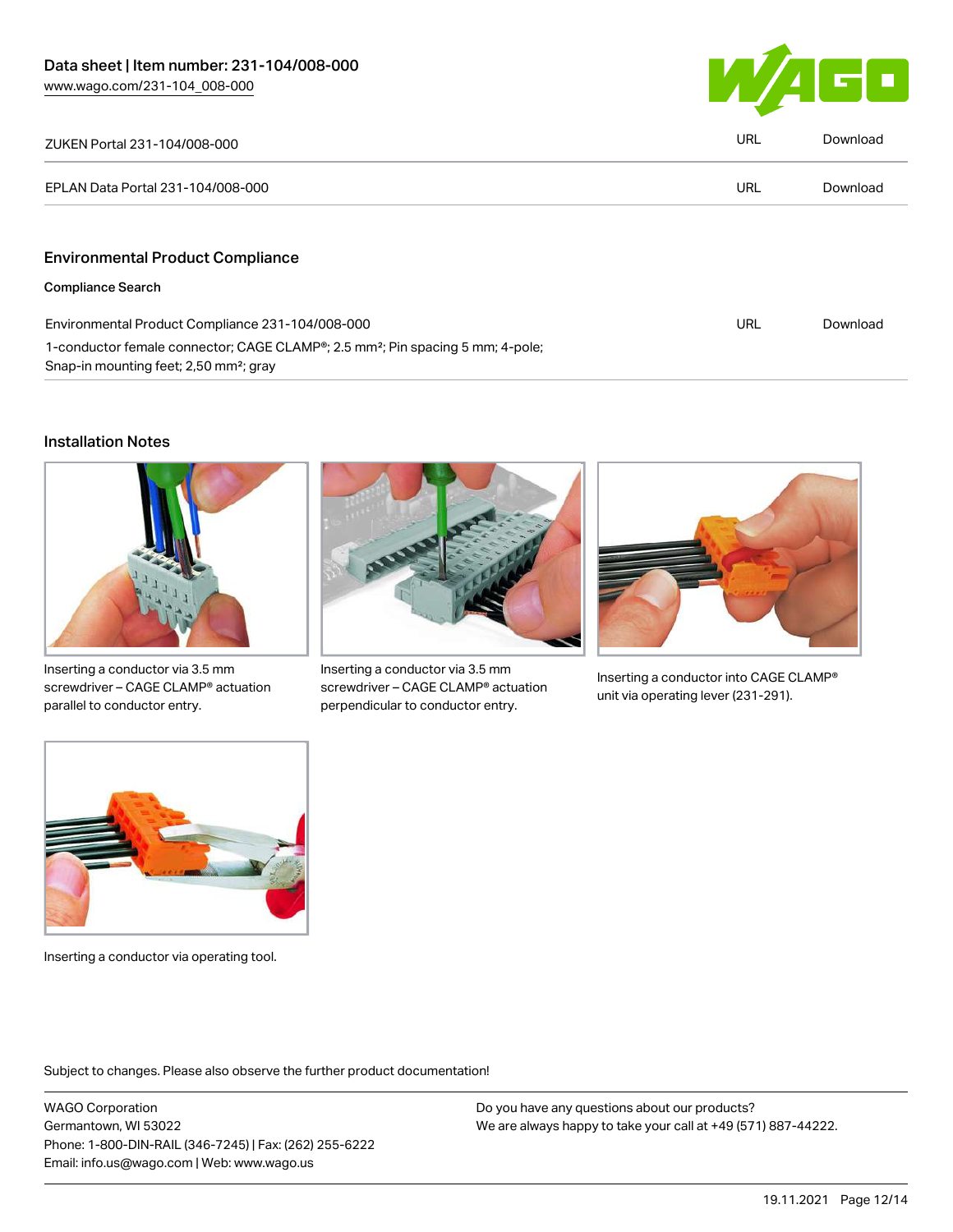



Coding a female connector by removing coding finger(s).



Testing – female connector with CAGE CLAMP®

Integrated test ports for testing perpendicular to conductor entry via 2 or 2.3 mm Ø test plug

#### Installation



Male connector with strain relief plate



Strain relief housing shown with a male connector equipped with CAGE CLAMP®

Subject to changes. Please also observe the further product documentation!

WAGO Corporation Germantown, WI 53022 Phone: 1-800-DIN-RAIL (346-7245) | Fax: (262) 255-6222 Email: info.us@wago.com | Web: www.wago.us